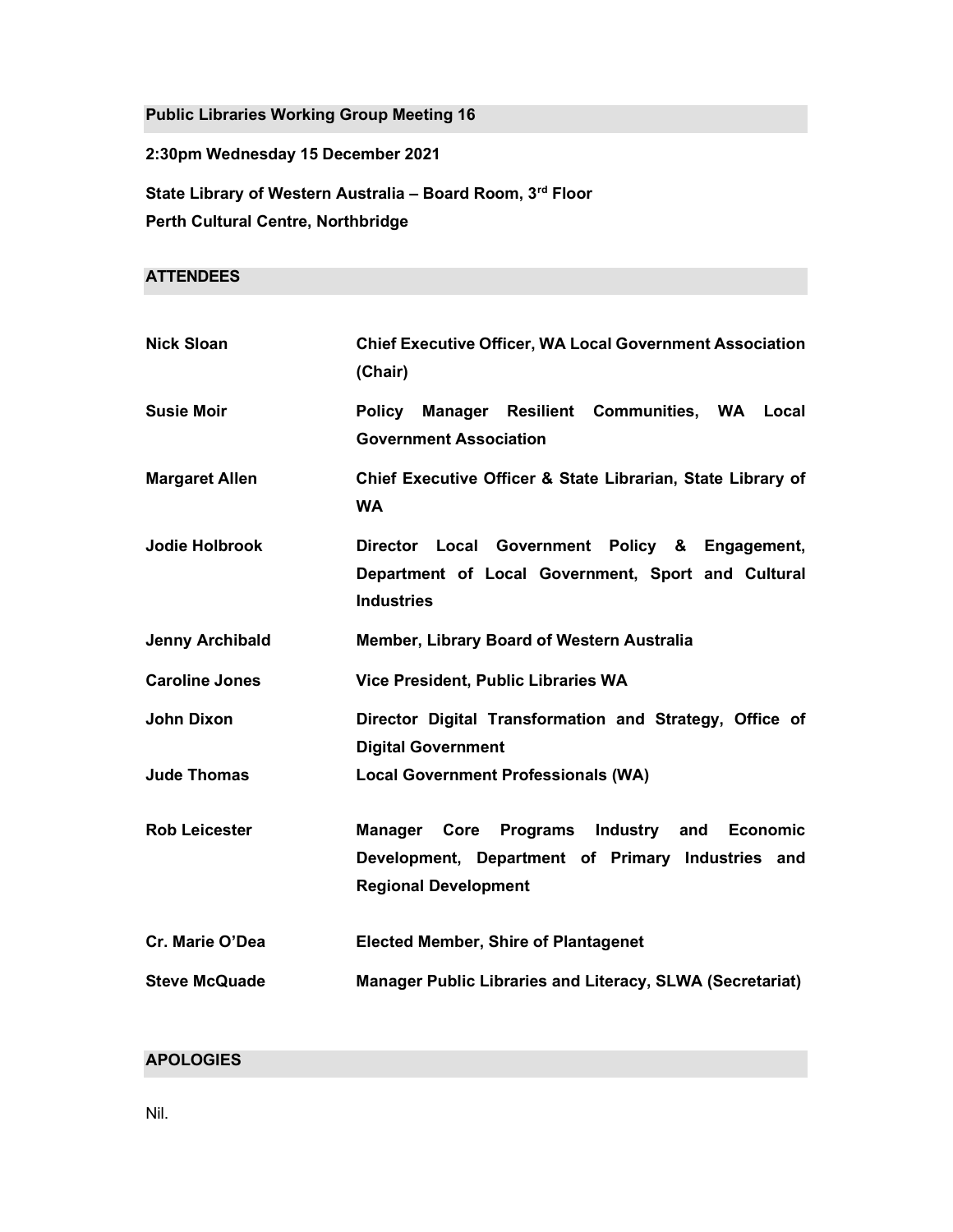#### MINUTES

#### 1. Welcome

The Chair welcomed attendees to the meeting, particularly Cr. Marie O'Dea who was attending her first PLWG meeting via Zoom.

# 2. Minutes of the Previous Meeting

#### RESOLUTION:

The draft Minutes of the meeting of 28 October 2021 were endorsed unchanged.

### 3. Actions

- 3.1 Review actions from previous meeting
- 3.1.1 Seek representative from a Tier 2 Local Government
	- Complete
- 3.1.2 Inform members of PLWG when the State Local Government Partnership Agreement for the Provision of Public Library Services in Western Australia has been published on the State Library of WA website.
	- Ongoing
- 3.1.3 Status update to be provided on the Draft Local Level agreement.
	- Ongoing. The agreement has been circulated with comments. The agreement will now be going to the State Solicitor's Office for further advice and amendments.
- 3.1.4 Circulate the What we heard report to the PLWG members once approved by cabinet
	- Complete
- 3.1.5 Set up a meeting with Alison Oliver to look at the feedback for the regulations and report back to PLWG.
	- Steve McQuade confirmed that the meeting had been held.
	- Margaret Allen provided a brief background for the Library Board Act and (Registered Public Libraries) Regulations. The regulations have not been updated since 1986 and are now superseded. A survey was held by PLWA to gauge stakeholder interest in amending them, though low regional membership to PLWA contributed to an over-representation of larger, metro voices. At the time there was no strong consensus as to how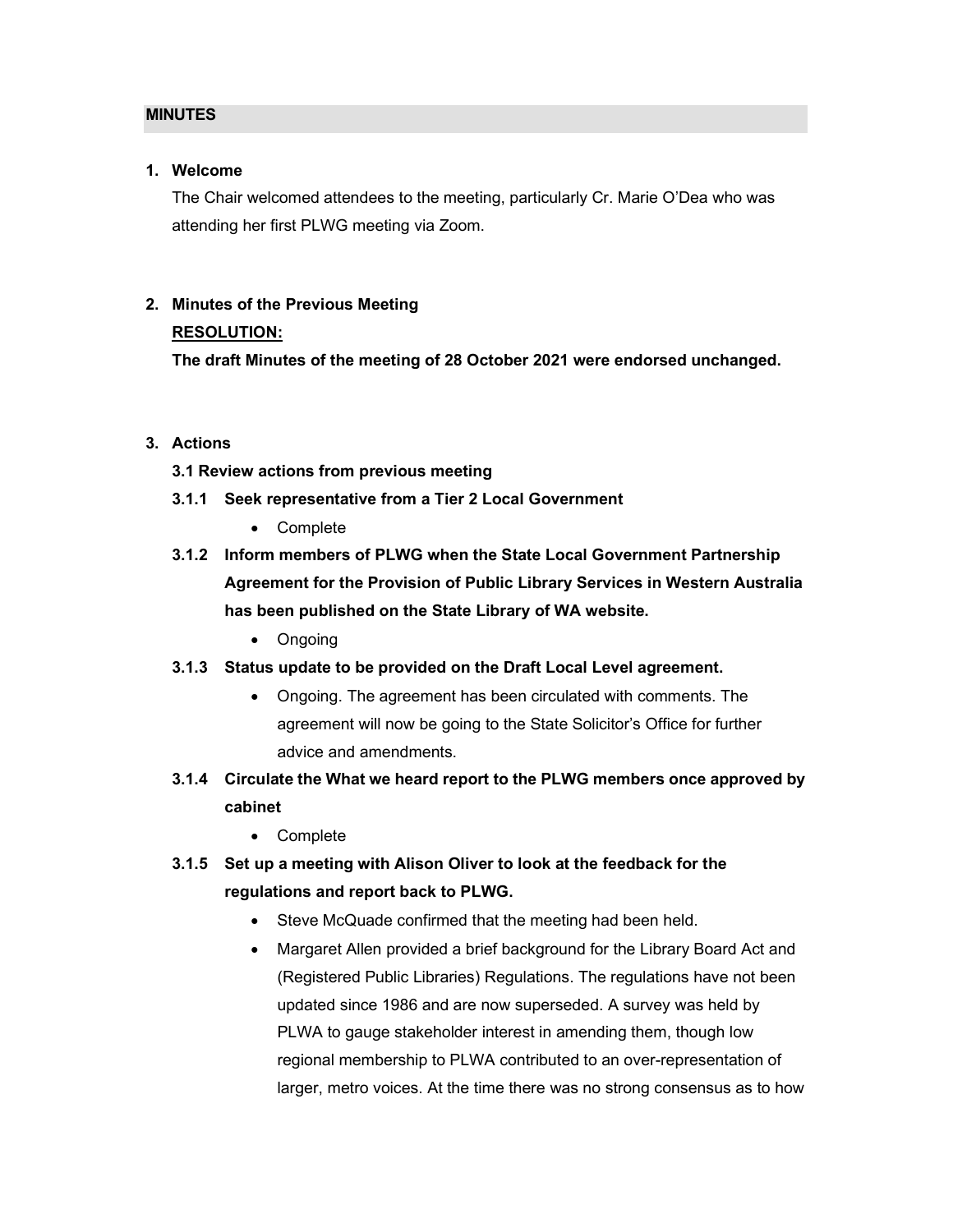to update the regulations. Amending the regulations has come out of the previous strategy as an unfinished item.

- Steve McQuade commented that there was no record of the make-up of respondents of the previous regulations feedback survey.
- Margaret Allen indicated that there needs to be further research and discussion with the sector to determine obstacles and how to shape the framework in the future.
- Nick Sloan asked if there is much interest in local government in amending the current regulations. Margaret Allen replied that amending regulations is usually fairly simple, and as long as there is demonstrated consultation with the sector that there should be no complications. It has not yet been raised with the Minister of Culture and the Arts' Office.
- Nick Sloan suggested WALGA and SLWA meet out of session to set up a framework for consultation, to be brought back to PLWG for review. PLWG will then determine whether there is a need and pathway for regulatory changes.
- Jude Thomas asked if the last strategy looked at revoking at Act. Margaret Allen clarified that it only looked at contemporising the Act.

# Action:

- WALGA and SLWA to set up a framework for further sector consultation, to then be brought back for review by PLWG.
- 3.1.6 Future Library Strategy Out of session discussion with the PLWG local government members as to the contributions of the local government groups.

Complete.

3.1.7 Circulate a couple of proposed dates for the next meeting. Ongoing.

#### 4. Strategic Matters

#### 4.1 Digital Strategy for the Western Australian Government 2021-2025

 John Dixon provided context for the creation of the What We Heard Report. The report has come out of the Digital Strategy for the Western Australian Government 2021-2025. ODG undertook consultation around digital inclusion throughout 2020, involving support from SLWA, WACOSS and public sector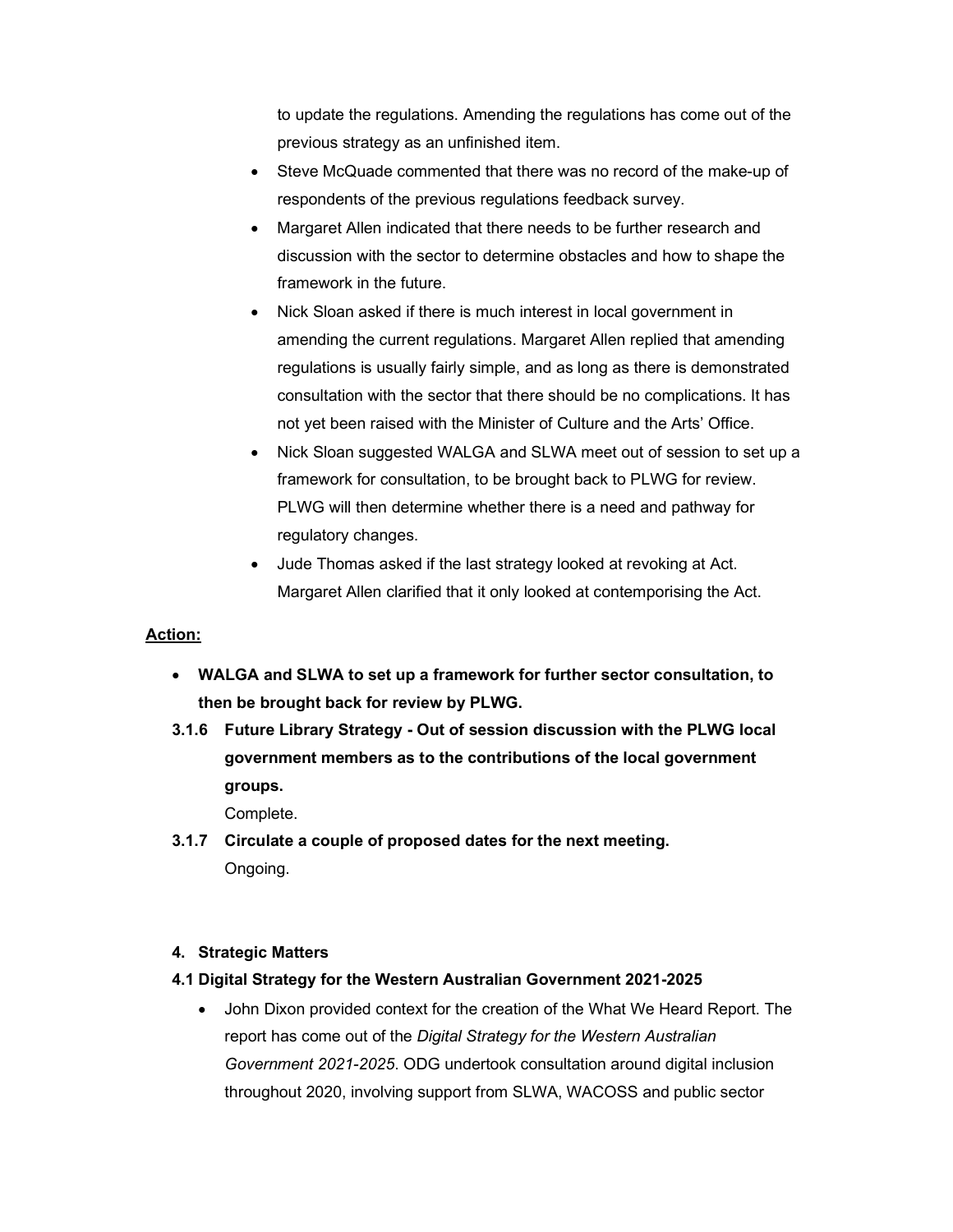agencies (Department of Communities and Transport, DLGSC and DPIRD). During consultation they received a large amount of engagement, with an overrepresentation of targeted community groups.

- ODG pitched their digital inclusion consultation around access and use. Identified issues included:
	- Connectivity and reliability.
	- Affordability.
	- Skills, including cybersecurity.
	- Design.
- Key conclusions included:
	- Digital inclusion is a basic need.
	- There is existing support for digital inclusion in the community that can be leveraged.
	- Government can only coordinate and lead, but community sector organisations are vital to implementation and feedback.
- ODG aim to build an initiatives program focused around small-scale, targeted pilots informed by the target communities and centred around the four identified key issues.
- Discussion as to the potential solutions proposed by ODG. Jenny Archibald asked how we can be sure that small scale pilot projects will be able to deliver on the digital inclusion goal. John Dixon answered that this will be achieved by working in equal partnership with the government and community sectors.
- Jenny Archibald asked if there was sufficient existing infrastructure to run the projects. John Dixon answered that there was in regards to space and people. Jenny Archibald clarified in terms of connectivity. John Dixon answered that this will vary according to community but that DPIRD are already putting in infrastructure to improve connectivity.
- Margaret Allen noted that short courses should not be delivered only through TAFE, as there are many areas with libraries and CRCs with no TAFE and many people prefer the person-to-person contact.
- John Dixon observed that there are difficulties with finding overarching solutions. Need the government sector to be involved but require consultation to not duplicate private sector services.
- Nick Sloan noted that PLWG will revisit the progress towards some of the proposed initiatives over the next 12 months.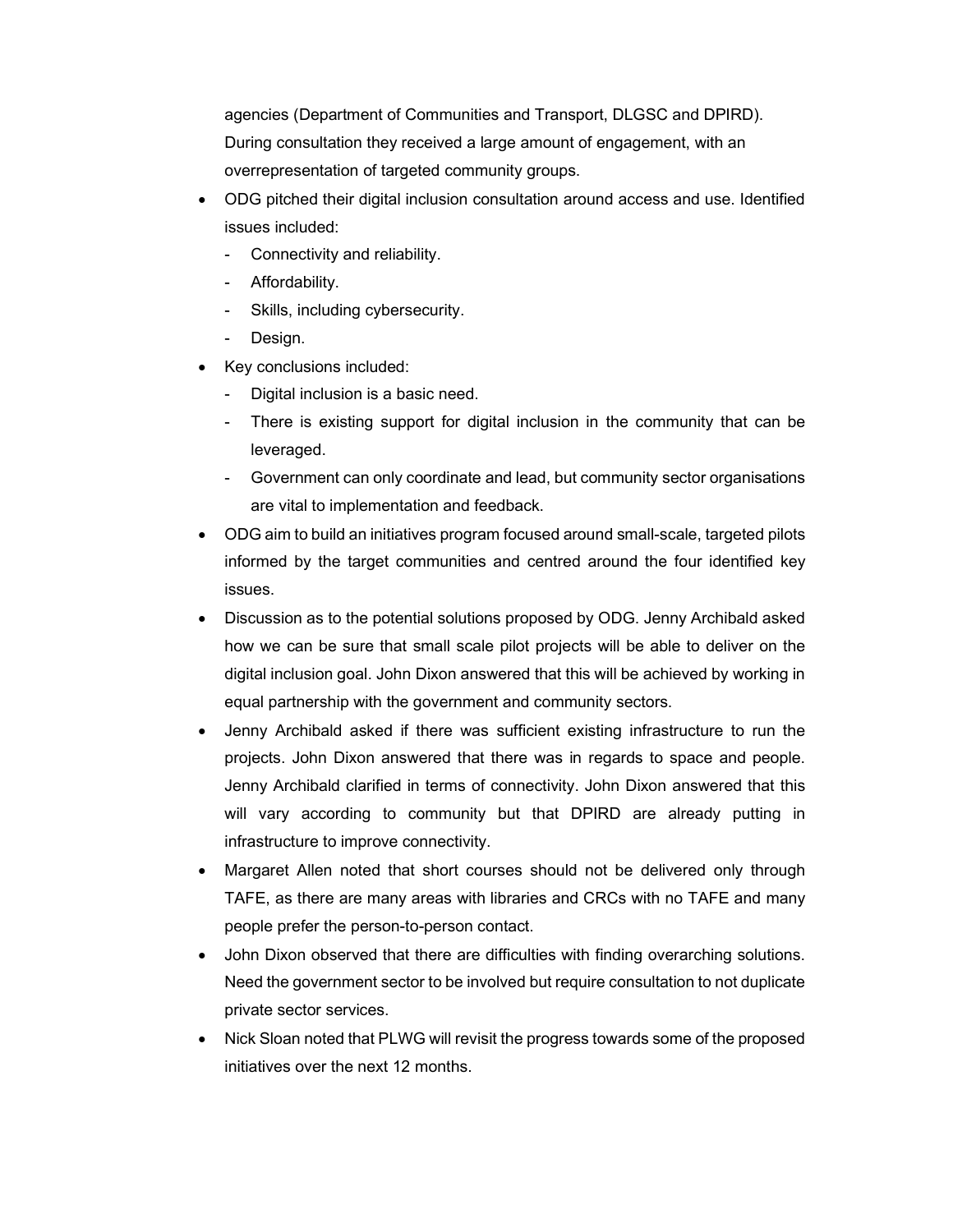#### 4.2 Draft Public Library Strategy

- Nick Sloan and Steve McQuade provided background to the draft Public Library Strategy. The previous State-wide Strategy has now been largely implemented and PLWG has endorsed the creation of a new Strategy. This process has involved visioning workshops with library stakeholders and codesign workshops with the Public Library Strategy Working Group (PLSWG) and I&J Phillips. PLWSG have now prepared and circulated a draft Strategy, with the aim of completion before the end of the financial year.
- Margaret Allen noted that there were a few internal concerns for the draft Strategy, particularly that it was not outcome focussed or fitted for community consultation.
- Nick Sloan acknowledged the work that has been undertaken by the working group, particularly in a very tight timeframe. Nick Sloan recommended that PLWG provide feedback to PLSWG to instruct revisions on the draft Strategy. The revised draft Strategy can then be brought back either out of session, or at the first meeting of PLWG for next year.
- Steve McQuade noted that the consultant I&J Phillips is open to support the project further.
- Steve McQuade noted that the pillars of the draft Strategy had changed slightly throughout the drafting process, as some proved to be more engaging then others. Library-led learning was built into libraries supporting communities. A new pillar was also established- libraries strengthening communities: a strong system and a capable workforce- which may require further work to demonstrate benefit for community.
- Steve McQuade requested that feedback address what may be missing from the draft Strategy.
- Margaret Allen noted that PLSWG aim to produce the next version by the end of January, to go to public consultation in February and be sent for approval at the end of March.
- Jenny Archibald asked who is involved with the public consultation process. Susie Moir noted that it involved eight local governments and a range of their stakeholders.

#### Action

- PLWG members to provide feedback on the draft Public Libraries Strategy through Steve McQuade before the end of the year.
- Steve McQuade to circulate the revised draft Strategy among PLWG members either out of session, or at next PLWG meeting.